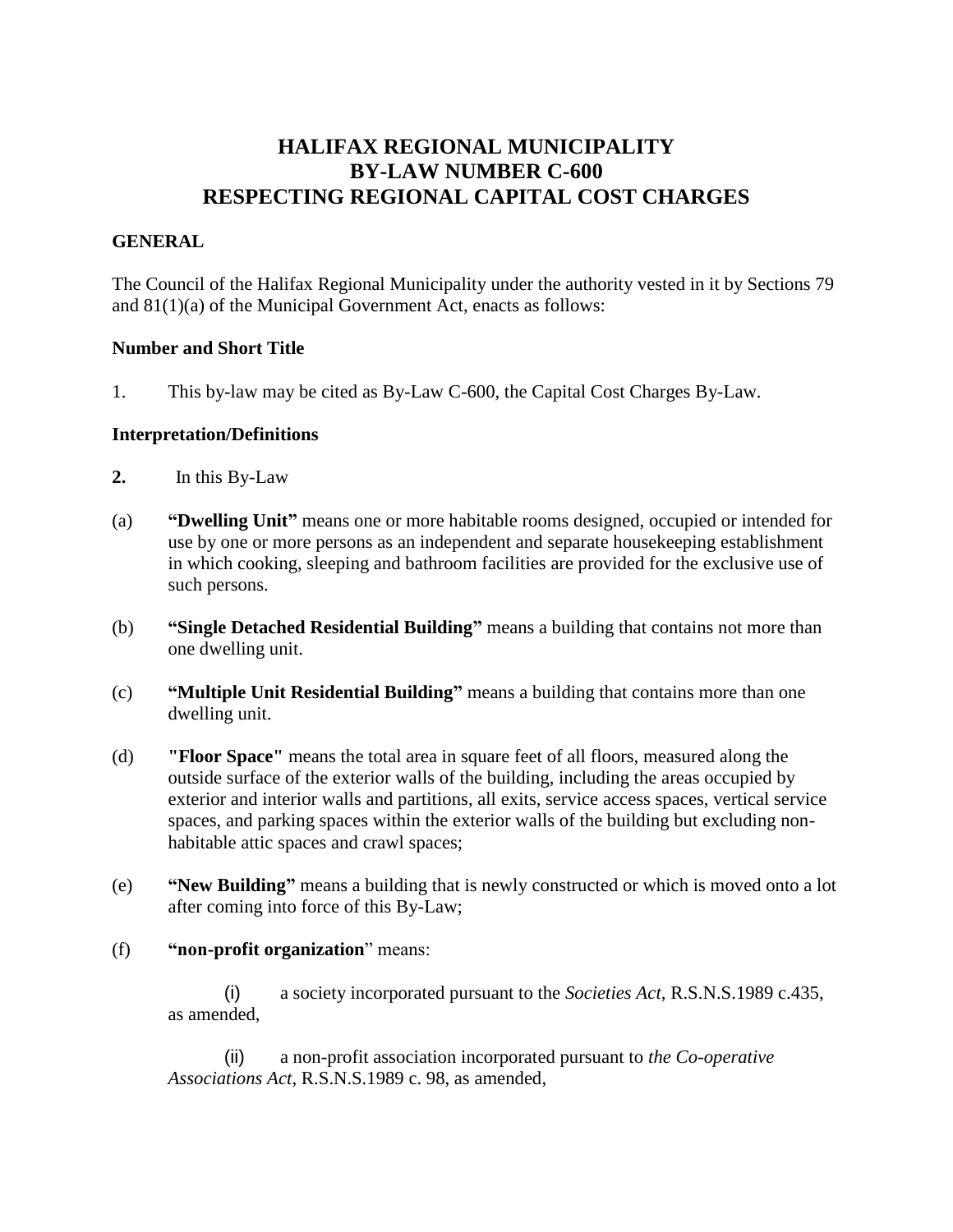(iii) a non-profit association to which the *Co-operative Associations Act* applies,

(iv) a not-for-profit corporation incorporated pursuant to the *Canada Not-forprofit Corporations Act*, S.C. 2009, c. 23, and

(v) a non-profit organization otherwise incorporated pursuant to an Act of the Nova Scotia Legislature; and

(g) **"registered Canadian charitable organization"** means a charitable organization registered pursuant to the *Income Tax Act* (Canada) and the regulations made pursuant to that Act.

## **Capital Cost Charge for Wastewater Treatment Facilities**

- 3. (1) A charge in the amount of \$880.00 shall be paid to HRM prior to the issuance of a building permit for all new single detached residential buildings that will be connected to municipal wastewater facilities.
	- (2) A charge in the amount of \$590.00 per dwelling unit shall be paid to HRM prior to the issuance of a building permit for all new multiple unit residential buildings that will be connected to municipal wastewater facilities.
	- (3) A charge at a rate of \$0.27 per square foot of floor space shall be paid to HRM prior to the issuance of a building permit for all other new buildings and building additions in serviced areas.
	- (4) When an un-serviced lot of land, occupied by a building, existed prior to the coming into force of this by-law, the charge shall be payable to HRM when the building is connected to municipal wastewater facilities.
	- (5) Buildings accessory to a residential use that contain facilities which can discharge effluent to the municipal wastewater facilities shall pay a charge at a rate of \$0.27 per square foot of floor space, payable to HRM when the building is connected to municipal wastewater facilities.
- 4. Notwithstanding Section (3), where a building has previously been connected to municipal wastewater facilities or the capital cost charge has been paid in respect of same, no charge shall be payable under this By-law where the building is rebuilt, replaced or repaired, if destroyed or damaged by fire or otherwise, including demolition for the purpose of renovation or redevelopment, if the building is substantially the same as it was before the destruction or damage and it is occupied by the same use.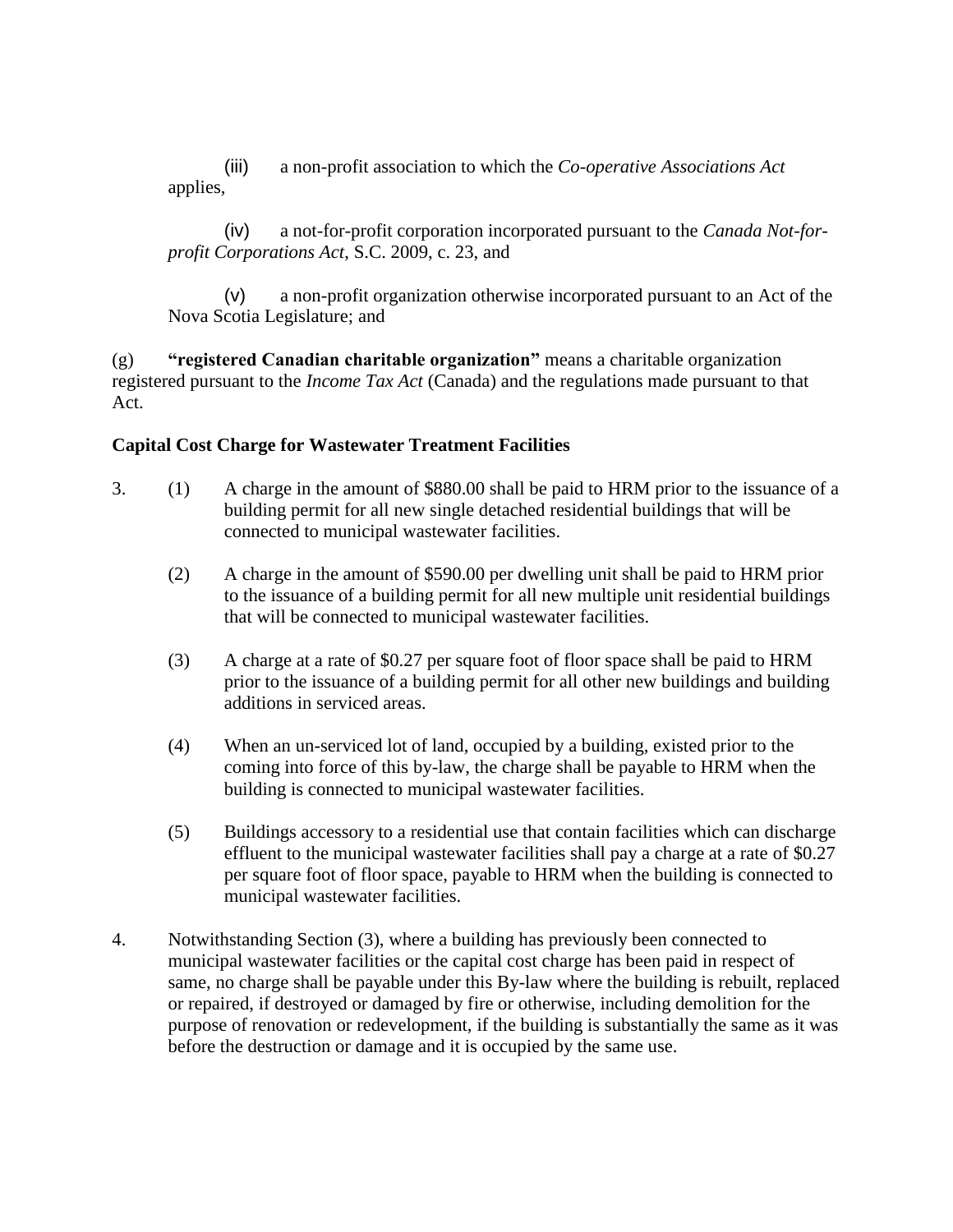4A. The fees set out in section 3 may be waived for residential developments undertaken by a non-profit organization or registered Canadian charitable organizations, providing all the following are satisfied:

(a) on the date the complete application is received by the Municipality, the applicant must have been registered as a non-profit organization or a registered Canadian charitable organization for a period of least 1 year;

(b) the provision of affordable housing must be included in either the mandate, or programs and activities, of the non-profit organization or a registered Canadian charitable organization;

(c) a minimum of 60% of the total gross floor area the development must be for a residential use;

(d) the property that is the subject of the application must be solely owned by one, or a combination of, the following:

(i) the non-profit organization or the registered Canadian charitable organization,

- (ii) the Municipality,
- (iii) the Province of Nova Scotia,
- (iv) the Government of Canada, or

(v) an agent of the Province of Nova Scotia or Government of Canada, including a Crown corporation; and

(e) on the date the complete application is received by the Municipality, the non-profit organization or registered Canadian charitable organization must have fully paid all taxes or all installments or all interim payments due to the Municipality.

#### **Lien**

5. A charge or charges levied under this by-law shall constitute a lien against the property in respect of which the charge is levied and may be collected in the same manner and with the same remedies as provided for the collection of real property taxes.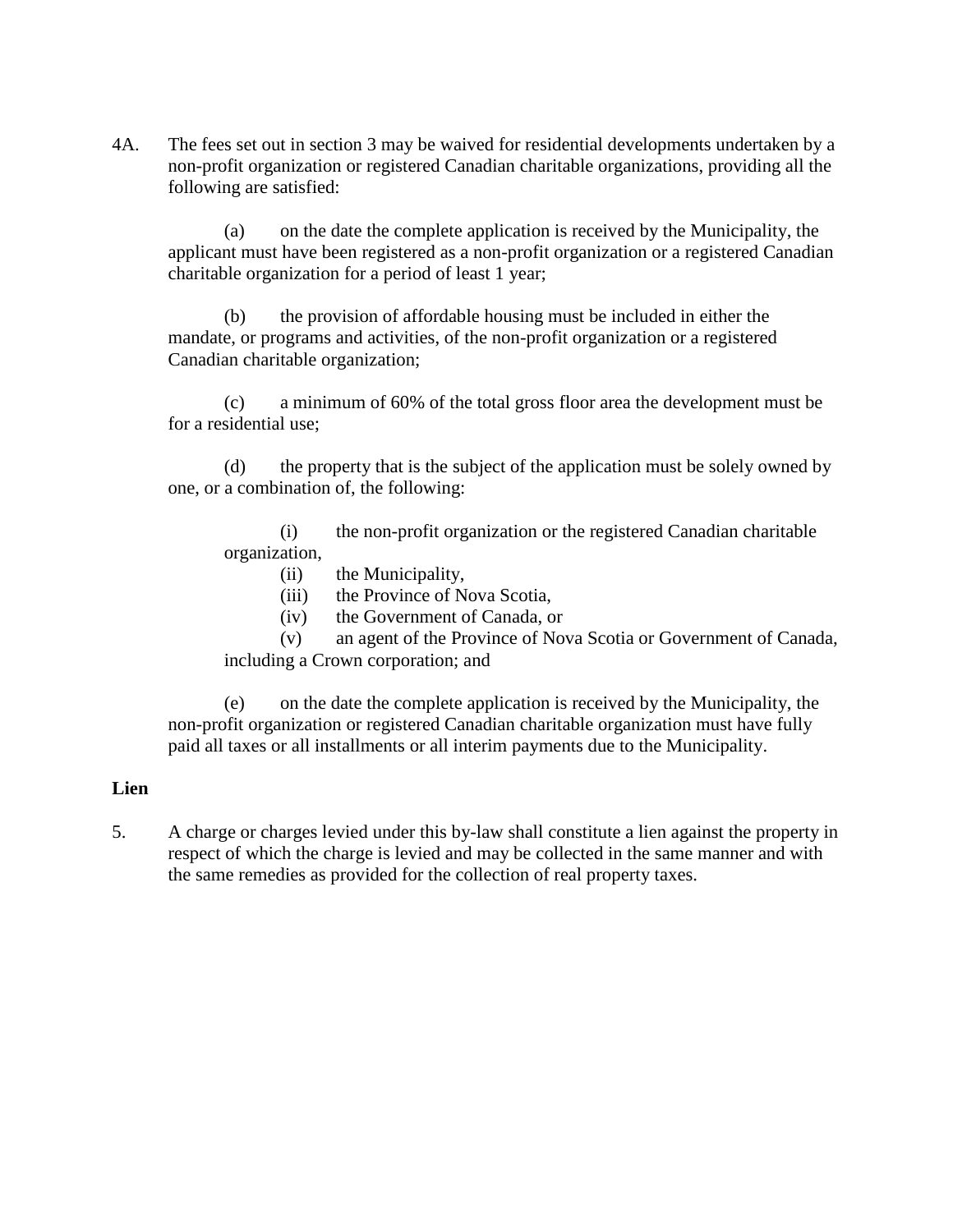Mayor

Municipal Clerk

I, Jan Gibson, Municipal Clerk of the Halifax Regional Municipality, hereby certify that the above noted by-law was passed at a meeting of Halifax Regional Council held on the 15<sup>th</sup> day of May, 2007.

Jan Gibson, Municipal Clerk

\_\_\_\_\_\_\_\_\_\_\_\_\_\_\_\_\_\_\_\_\_\_\_\_\_\_\_\_

\_\_\_\_\_\_\_\_\_\_\_\_\_\_\_\_\_\_\_\_\_\_\_\_\_\_\_\_\_\_\_\_\_\_

\_\_\_\_\_\_\_\_\_\_\_\_\_\_\_\_\_\_\_\_\_\_\_\_\_\_\_\_\_